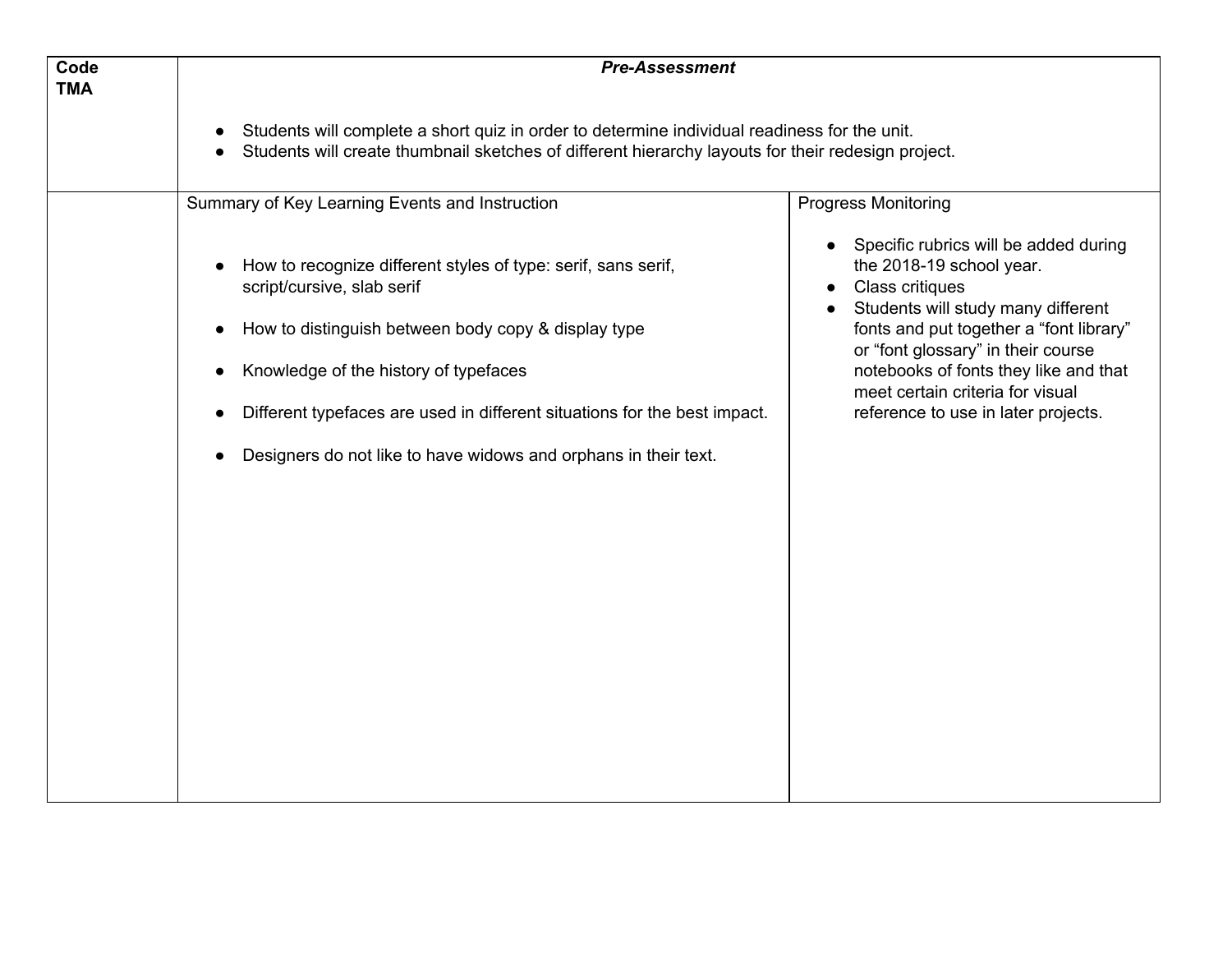| <b>Stage 1 Desired Results</b>                                                                                                                                                                                                                                                                                                                                                                                                                                                                           |                                                                                                                                                                                                                                                                                                                                                    |                                                                                                                                                                                                                                                                                                                                                                        |  |
|----------------------------------------------------------------------------------------------------------------------------------------------------------------------------------------------------------------------------------------------------------------------------------------------------------------------------------------------------------------------------------------------------------------------------------------------------------------------------------------------------------|----------------------------------------------------------------------------------------------------------------------------------------------------------------------------------------------------------------------------------------------------------------------------------------------------------------------------------------------------|------------------------------------------------------------------------------------------------------------------------------------------------------------------------------------------------------------------------------------------------------------------------------------------------------------------------------------------------------------------------|--|
|                                                                                                                                                                                                                                                                                                                                                                                                                                                                                                          |                                                                                                                                                                                                                                                                                                                                                    |                                                                                                                                                                                                                                                                                                                                                                        |  |
| <b>ESTABLISHED GOALS</b>                                                                                                                                                                                                                                                                                                                                                                                                                                                                                 | <b>Transfer</b>                                                                                                                                                                                                                                                                                                                                    |                                                                                                                                                                                                                                                                                                                                                                        |  |
| <b>ISTE 6: Creative Communicator</b><br>Students communicate clearly and express<br>themselves creatively for a variety of purposes<br>using the platforms, tools, styles, formats and<br>digital media appropriate to their goals.                                                                                                                                                                                                                                                                      | Students will be able to independently use their learning to<br>Connecticut Arts Curriculum Framework: Program Goals:<br>10 - Understand the relationships among the arts, other disciplines, and daily life.                                                                                                                                      |                                                                                                                                                                                                                                                                                                                                                                        |  |
| ISTE 2: Digital Citizen                                                                                                                                                                                                                                                                                                                                                                                                                                                                                  |                                                                                                                                                                                                                                                                                                                                                    | <b>Meaning</b>                                                                                                                                                                                                                                                                                                                                                         |  |
| Students recognize the rights, responsibilities<br>and opportunities of living, learning and<br>working in an interconnected digital world, and<br>they act and model in ways that are safe, legal<br>and ethical.<br><b>ISTE 1D: Empowered Learner</b><br>Students understand the fundamental<br>concepts of technology operations,<br>demonstrate the ability to choose, use and<br>troubleshoot current technologies and are able<br>to transfer their knowledge to explore<br>emerging technologies. | <b>UNDERSTANDINGS</b><br>Students will understand that<br>The client won't always like the<br>$\bullet$<br>designs that you create.<br>Accepting feedback and listening to<br>what a client wants is part of being a<br>designer.<br>Colors have different meanings in<br>marketing and different ones are<br>appropriate in different situations. | <b>ESSENTIAL QUESTIONS</b><br>How can you design art for business,<br>$\bullet$<br>marketing and promotion?<br>Why can't you just design what you like<br>$\bullet$<br>when you take on a client?<br>How do you figure out your target<br>$\bullet$<br>market?<br>What is a corporate identity?<br>What place do Trademark & Copyright<br>laws have in graphic design? |  |
| CCSS.ELA-LITERACY.W.9-10.3.E<br>Provide a conclusion that follows from and                                                                                                                                                                                                                                                                                                                                                                                                                               | <b>Acquisition</b>                                                                                                                                                                                                                                                                                                                                 |                                                                                                                                                                                                                                                                                                                                                                        |  |
| reflects on what is experienced, observed, or<br>resolved over the course of the narrative.                                                                                                                                                                                                                                                                                                                                                                                                              | Students will know                                                                                                                                                                                                                                                                                                                                 | Students will be skilled at                                                                                                                                                                                                                                                                                                                                            |  |
|                                                                                                                                                                                                                                                                                                                                                                                                                                                                                                          | The difference between Trademark &<br>Copyright.                                                                                                                                                                                                                                                                                                   | Creating business cards, letterhead,<br>#10 envelope, and logos.                                                                                                                                                                                                                                                                                                       |  |
|                                                                                                                                                                                                                                                                                                                                                                                                                                                                                                          | Where they can obtain a copyright or<br>royalty free image to use in their<br>artwork.                                                                                                                                                                                                                                                             | Identifying target markets for various<br>products.<br>Using color to convey meaning.<br>$\bullet$                                                                                                                                                                                                                                                                     |  |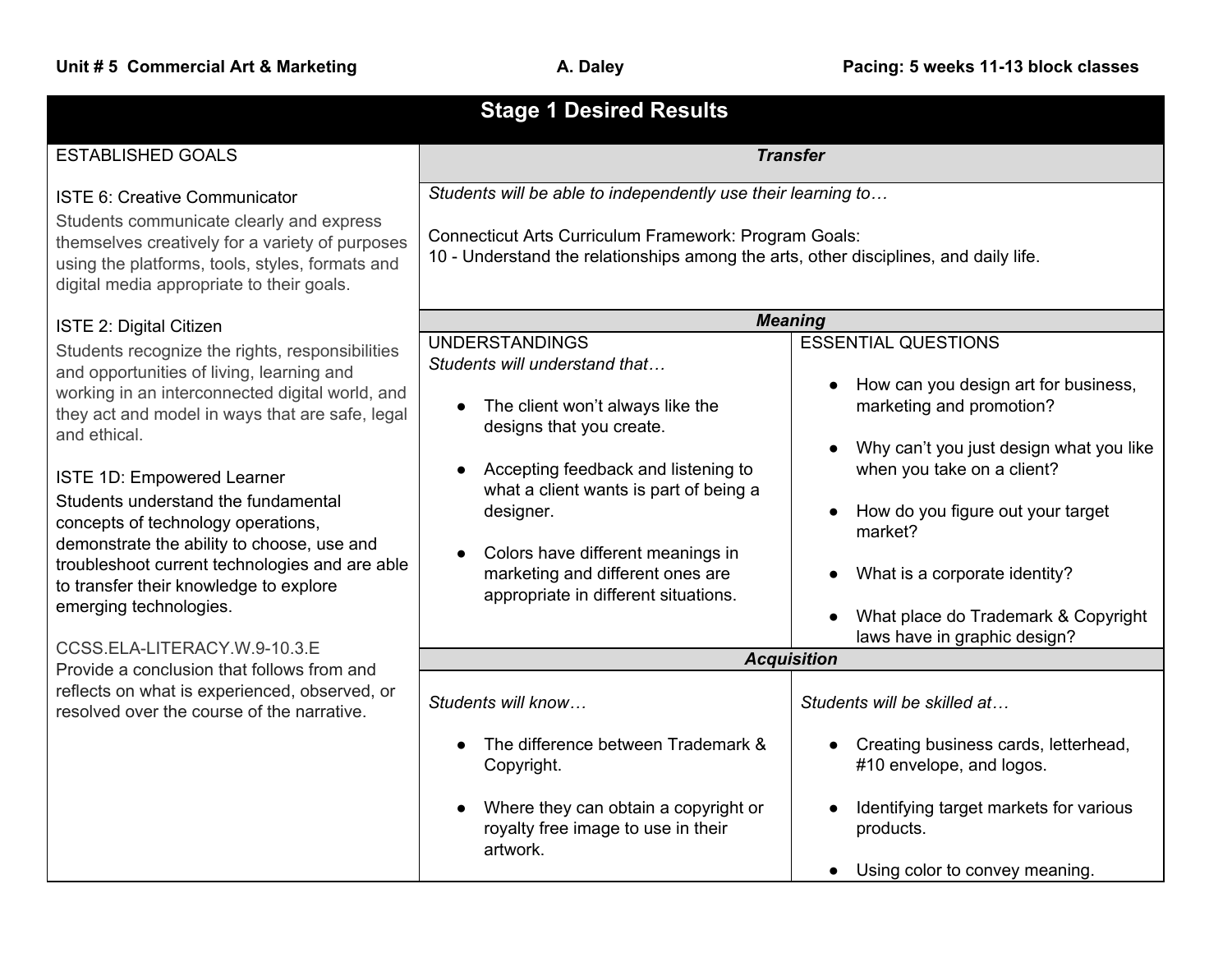| The sizing of business cards,<br>letterhead, #10 envelope<br>The 6 parts of a print advertisement. | Finding copyright and royalty free<br>images or clipart. |
|----------------------------------------------------------------------------------------------------|----------------------------------------------------------|
|----------------------------------------------------------------------------------------------------|----------------------------------------------------------|

| <b>Evaluative Criteria</b><br><b>Assessment Evidence</b><br>Code                                                                                                                                                                                                                                                                                                                                                                                                                                                                                                                                                                                                                                                                                                                                                                                                                                                                                                                                                                                                                                    | Stage 2 - Evidence |  |  |
|-----------------------------------------------------------------------------------------------------------------------------------------------------------------------------------------------------------------------------------------------------------------------------------------------------------------------------------------------------------------------------------------------------------------------------------------------------------------------------------------------------------------------------------------------------------------------------------------------------------------------------------------------------------------------------------------------------------------------------------------------------------------------------------------------------------------------------------------------------------------------------------------------------------------------------------------------------------------------------------------------------------------------------------------------------------------------------------------------------|--------------------|--|--|
|                                                                                                                                                                                                                                                                                                                                                                                                                                                                                                                                                                                                                                                                                                                                                                                                                                                                                                                                                                                                                                                                                                     |                    |  |  |
| <b>TMA</b><br>PERFORMANCE TASK(S):<br>Specific rubrics will<br>be added during the<br>2018-19 school year.<br>Every unit students will be asked to create a poster, print ad or other graphic design project<br>that successfully demonstrates an element of art or principle of design. This task will assess<br>students on their ability to apply the information taught in the transfer, meaning and acquisition<br>part of this template. After completing this task, students will then complete a self assessment<br>as well as a peer assessment using the DIAJ technique. A specific task sheet for this project<br>as well as a rubric will be added during the 2018-19 school year.<br>Create a portfolio or other graphic design project that successfully demonstrates<br>corporate identity, design consistency & the use of royalty/copyright free images/clipart.<br>Participate in the class critique and demonstrate the DAIJ technique.<br>Students will complete the tasks in the "other evidence" section below in preparation for<br>their performance tasks in this section. |                    |  |  |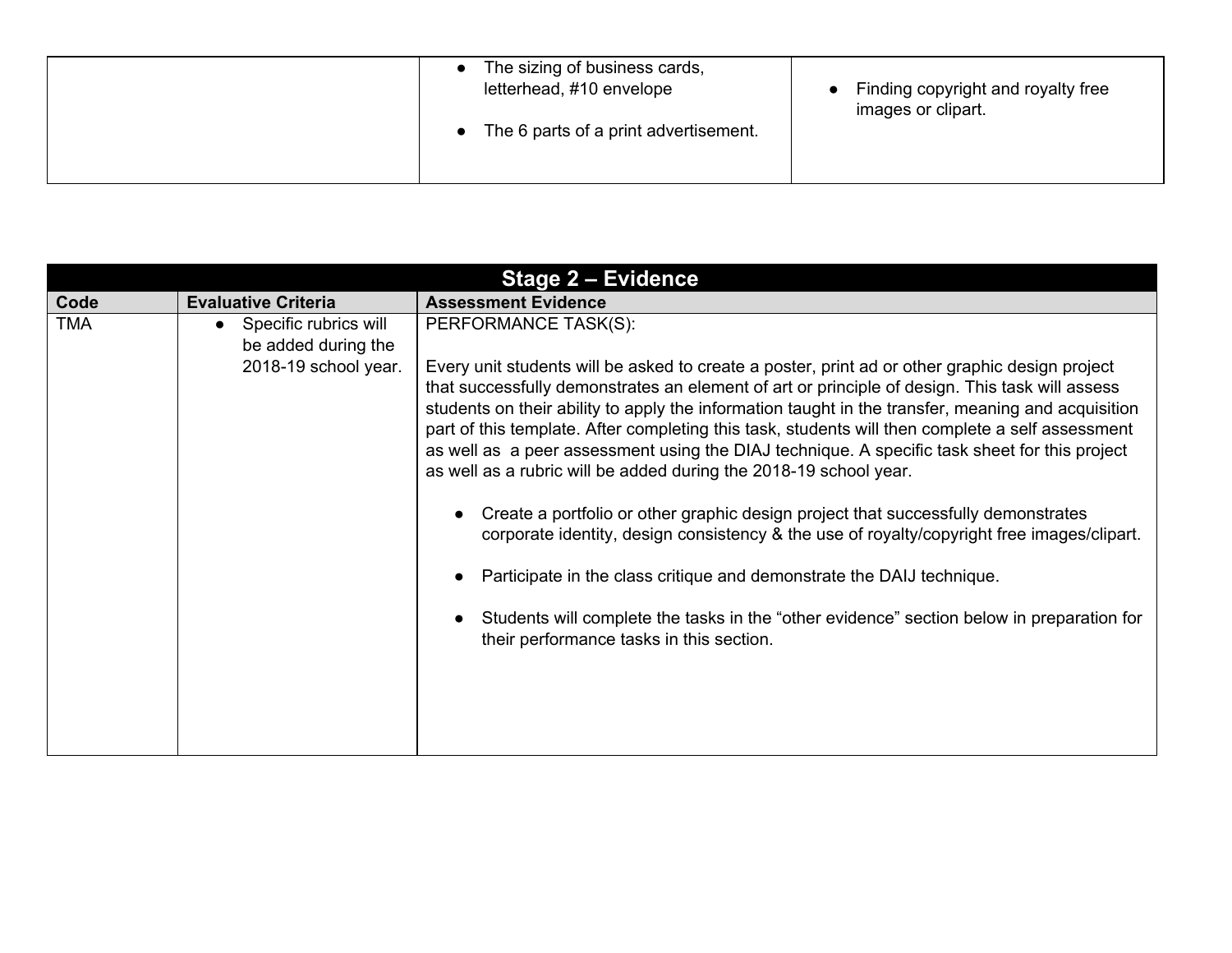| <b>OTHER EVIDENCE:</b>                                                                                                                                                                                                                                                                                                                                                                      |
|---------------------------------------------------------------------------------------------------------------------------------------------------------------------------------------------------------------------------------------------------------------------------------------------------------------------------------------------------------------------------------------------|
| Students will choose a business type from a list provided by the instructor so that no<br>one has a duplicate business.<br>Students will decide the name, location, coordinating target market and other<br>information of their made up business.<br>Students will create thumbnail sketches of logos, business cards, letterhead and<br>envelopes to match their chosen made up business. |
|                                                                                                                                                                                                                                                                                                                                                                                             |

| Stage 3 - Learning Plan |                                                                                                                                                                                                               |                                                                                                        |
|-------------------------|---------------------------------------------------------------------------------------------------------------------------------------------------------------------------------------------------------------|--------------------------------------------------------------------------------------------------------|
| Code<br>TMA             | <b>Pre-Assessment</b>                                                                                                                                                                                         |                                                                                                        |
|                         | Students will be given a "review quiz" of information from Advertising Art.<br>$\bullet$<br>Students will create thumbnail sketches of their logo, business card, letterhead and envelope ideas.<br>$\bullet$ |                                                                                                        |
|                         | Summary of Key Learning Events and Instruction                                                                                                                                                                | <b>Progress Monitoring</b>                                                                             |
|                         | The difference between Trademark & Copyright.<br>$\bullet$                                                                                                                                                    | Specific rubrics will be added during<br>the 2018-19 school year.                                      |
|                         | Students will know where they can obtain a copyright or royalty free<br>$\bullet$<br>image to use in their artwork.                                                                                           | Class critiques<br>Students will bring in physical<br>$\bullet$<br>examples or find online examples of |
|                         | The sizing of business cards, letterhead, #10 envelope<br>$\bullet$                                                                                                                                           | corporate identity.                                                                                    |
|                         | The 6 parts of a print advertisement.<br>$\bullet$                                                                                                                                                            |                                                                                                        |
|                         | How to figure out your Target Market.<br>$\bullet$                                                                                                                                                            |                                                                                                        |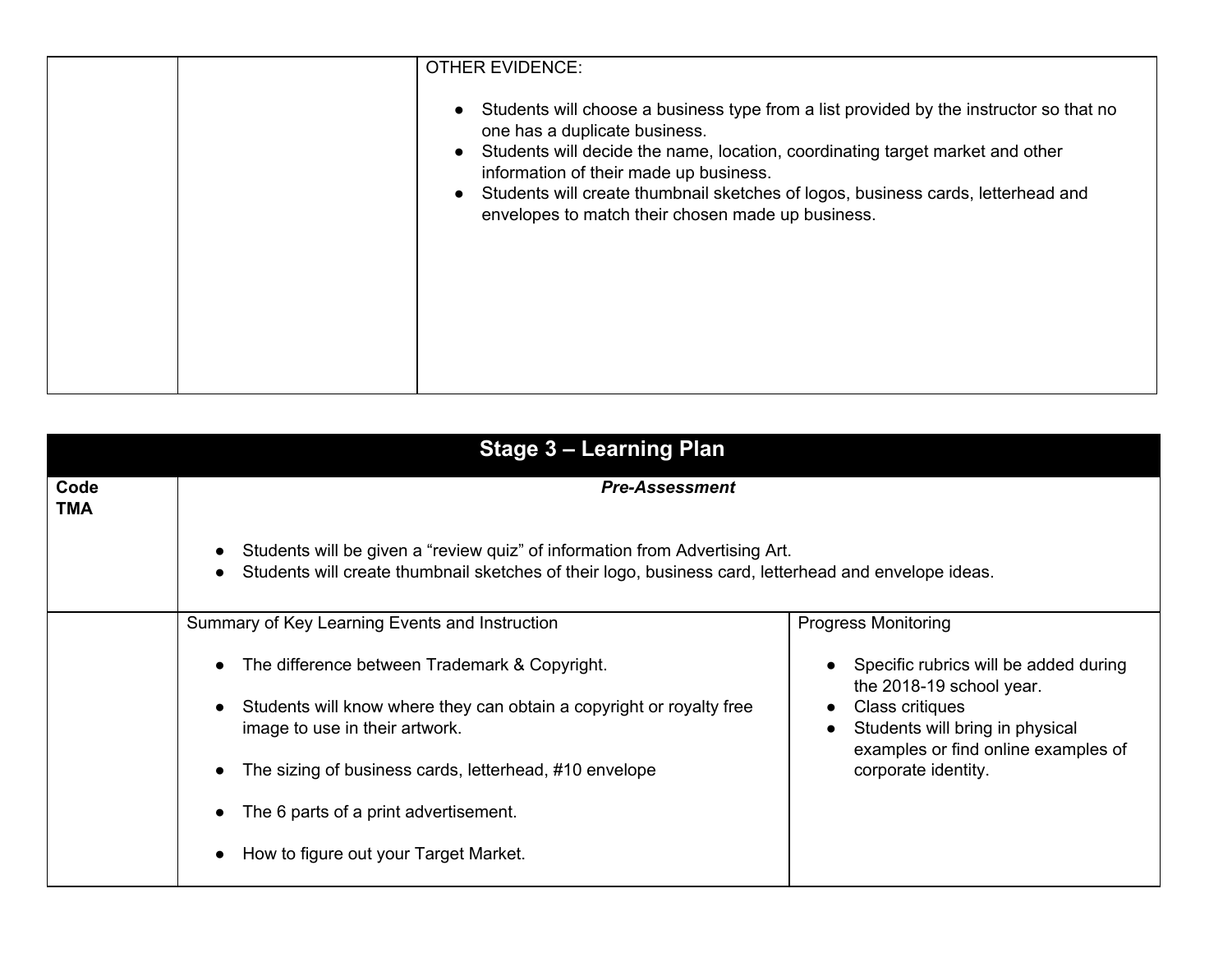|                                                                                                                                                                                                                                                                                                                                                                                                                                                                                                                  | <b>Stage 1 Desired Results</b>                                                                                                                                                                                                                                                                                                                                                                                                                                                                                                                                                                                                   |                                                                                                                                                                                                                                                                                                                                                                                                                                                                                                                                                                                                                                                                                                                                                      |
|------------------------------------------------------------------------------------------------------------------------------------------------------------------------------------------------------------------------------------------------------------------------------------------------------------------------------------------------------------------------------------------------------------------------------------------------------------------------------------------------------------------|----------------------------------------------------------------------------------------------------------------------------------------------------------------------------------------------------------------------------------------------------------------------------------------------------------------------------------------------------------------------------------------------------------------------------------------------------------------------------------------------------------------------------------------------------------------------------------------------------------------------------------|------------------------------------------------------------------------------------------------------------------------------------------------------------------------------------------------------------------------------------------------------------------------------------------------------------------------------------------------------------------------------------------------------------------------------------------------------------------------------------------------------------------------------------------------------------------------------------------------------------------------------------------------------------------------------------------------------------------------------------------------------|
| <b>ESTABLISHED GOALS</b><br>ISTE 2: Digital Citizen<br>Students recognize the rights, responsibilities<br>and opportunities of living, learning and<br>working in an interconnected digital world, and<br>they act and model in ways that are safe, legal<br>and ethical.                                                                                                                                                                                                                                        | <b>Transfer</b><br>Students will be able to independently use their learning to<br>Choose the appropriate platforms and tools for meeting the desired objectives of their<br>$\bullet$<br>creation or communication.<br>Carefully and analytically consider his/her own work and that of other students as well<br>$\bullet$<br>as professional photographers.<br>Experience a variety of photographs made by historical and contemporary<br>photographers.                                                                                                                                                                      |                                                                                                                                                                                                                                                                                                                                                                                                                                                                                                                                                                                                                                                                                                                                                      |
| <b>ISTE 4: Innovative Designer</b>                                                                                                                                                                                                                                                                                                                                                                                                                                                                               |                                                                                                                                                                                                                                                                                                                                                                                                                                                                                                                                                                                                                                  |                                                                                                                                                                                                                                                                                                                                                                                                                                                                                                                                                                                                                                                                                                                                                      |
| Students use a variety of technologies within a<br>design process to identify and solve problems                                                                                                                                                                                                                                                                                                                                                                                                                 |                                                                                                                                                                                                                                                                                                                                                                                                                                                                                                                                                                                                                                  | <b>Meaning</b>                                                                                                                                                                                                                                                                                                                                                                                                                                                                                                                                                                                                                                                                                                                                       |
| by creating new, useful or imaginative<br>solutions.<br>ISTE 1D: Empowered Learner<br>Students understand the fundamental<br>concepts of technology operations,<br>demonstrate the ability to choose, use and<br>troubleshoot current technologies and are able<br>to transfer their knowledge to explore<br>emerging technologies.<br>CCSS.ELA-LITERACY.W.9-10.3.E<br>Provide a conclusion that follows from and<br>reflects on what is experienced, observed, or<br>resolved over the course of the narrative. | <b>UNDERSTANDINGS</b><br>Students will understand that<br>The self-portrait is an ancient and<br>respected artistic genre.<br>Knowledge of historical periods of art<br>expands art education and<br>appreciation.<br>Working in a series provides an artist<br>with opportunities to grow and develop<br>a style.<br>Incorporation of prior knowledge<br>promotes a successful self-portrait.<br>Adobe Photoshop (PS) is the best<br>software to manipulate photographs.<br>With Photoshop, graphic designers<br>can learn computer graphic techniques<br>that mimic various painterly effects in<br>historical self-portraits. | <b>ESSENTIAL QUESTIONS</b><br>Why are self-portraits an important<br>$\bullet$<br>historical subject?<br>How does Photoshop mimic the brush<br>$\bullet$<br>strokes and effects of various historical<br>art styles?<br>Why do some artists paint renditions of<br>$\bullet$<br>older famous paintings?<br>What is the role of perspective in a<br>$\bullet$<br>self-portrait?<br>How can costumes be important in<br>self-portraits?<br>What is the distinction among full body,<br>close up full face and profile?<br>How can typography become a<br>$\bullet$<br>contemporary element in an artistic<br>self-portrait?<br>How does an artist express a mood in<br>$\bullet$<br>a self-portrait? Give examples of<br>famous artists that did this. |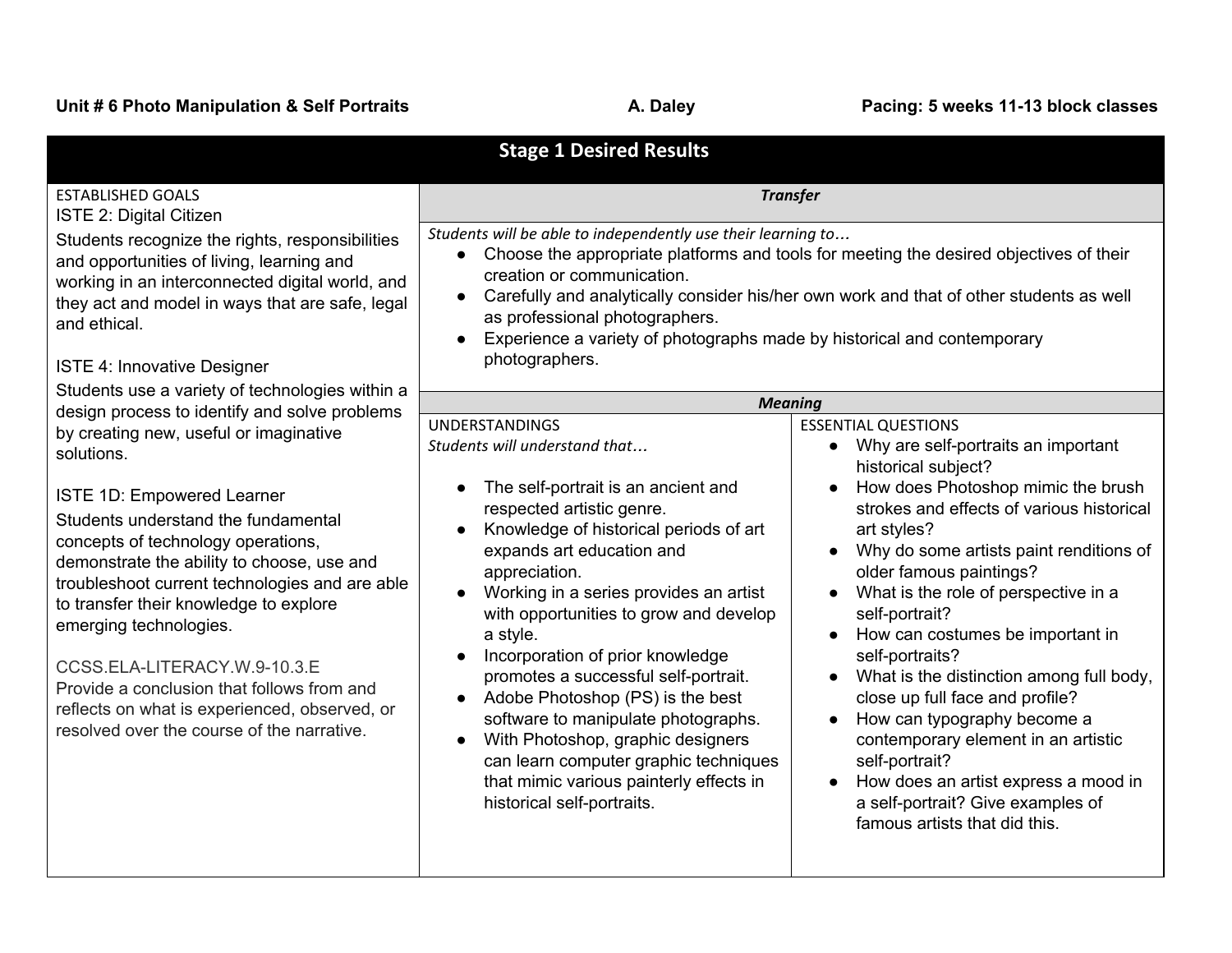| <b>Acquisition</b>                                                                                                                                                                                           |                                                                                                                                                                    |
|--------------------------------------------------------------------------------------------------------------------------------------------------------------------------------------------------------------|--------------------------------------------------------------------------------------------------------------------------------------------------------------------|
| Students will know                                                                                                                                                                                           | Students will be skilled at                                                                                                                                        |
| How to recognize several major<br>historical periods of a portrait.<br>How to identify the position of the<br>figure in a portrait.<br>The color scheme of a portrait.<br>The details included in a portrait | Using basic photo corrections and<br>selection tools in Photoshop.<br>Using the layers palette in Photoshop.<br>Changing the size & resolution of a<br>photograph. |

| <b>Stage 2 - Evidence</b> |                                                                        |                                                                                                                                                                                                                                                                                                                                                                                                                                                                                                                                                                                                                                                                                                                                                                                                                                                                                                                                                          |
|---------------------------|------------------------------------------------------------------------|----------------------------------------------------------------------------------------------------------------------------------------------------------------------------------------------------------------------------------------------------------------------------------------------------------------------------------------------------------------------------------------------------------------------------------------------------------------------------------------------------------------------------------------------------------------------------------------------------------------------------------------------------------------------------------------------------------------------------------------------------------------------------------------------------------------------------------------------------------------------------------------------------------------------------------------------------------|
| Code                      | <b>Evaluative Criteria</b>                                             | <b>Assessment Evidence</b>                                                                                                                                                                                                                                                                                                                                                                                                                                                                                                                                                                                                                                                                                                                                                                                                                                                                                                                               |
| <b>TMA</b>                | • Specific rubrics will<br>be added during the<br>2018-19 school year. | PERFORMANCE TASK(S):<br>Every unit students will be asked to create a poster, print ad or other graphic design project<br>that successfully demonstrates an element of art or principle of design. This task will assess<br>students on their ability to apply the information taught in the transfer, meaning and acquisition<br>part of this template. After completing this task, students will then complete a self assessment<br>as well as a peer assessment using the DIAJ technique. A specific task sheet for this project<br>as well as a rubric will be added during the 2018-19 school year.<br>Create a portfolio or other graphic design project that successfully demonstrates photo<br>manipulation and self portrait.<br>Participate in the class critique and demonstrate the DAIJ technique.<br>Students will complete the tasks in the "other evidence" section below in preparation for<br>their performance tasks in this section. |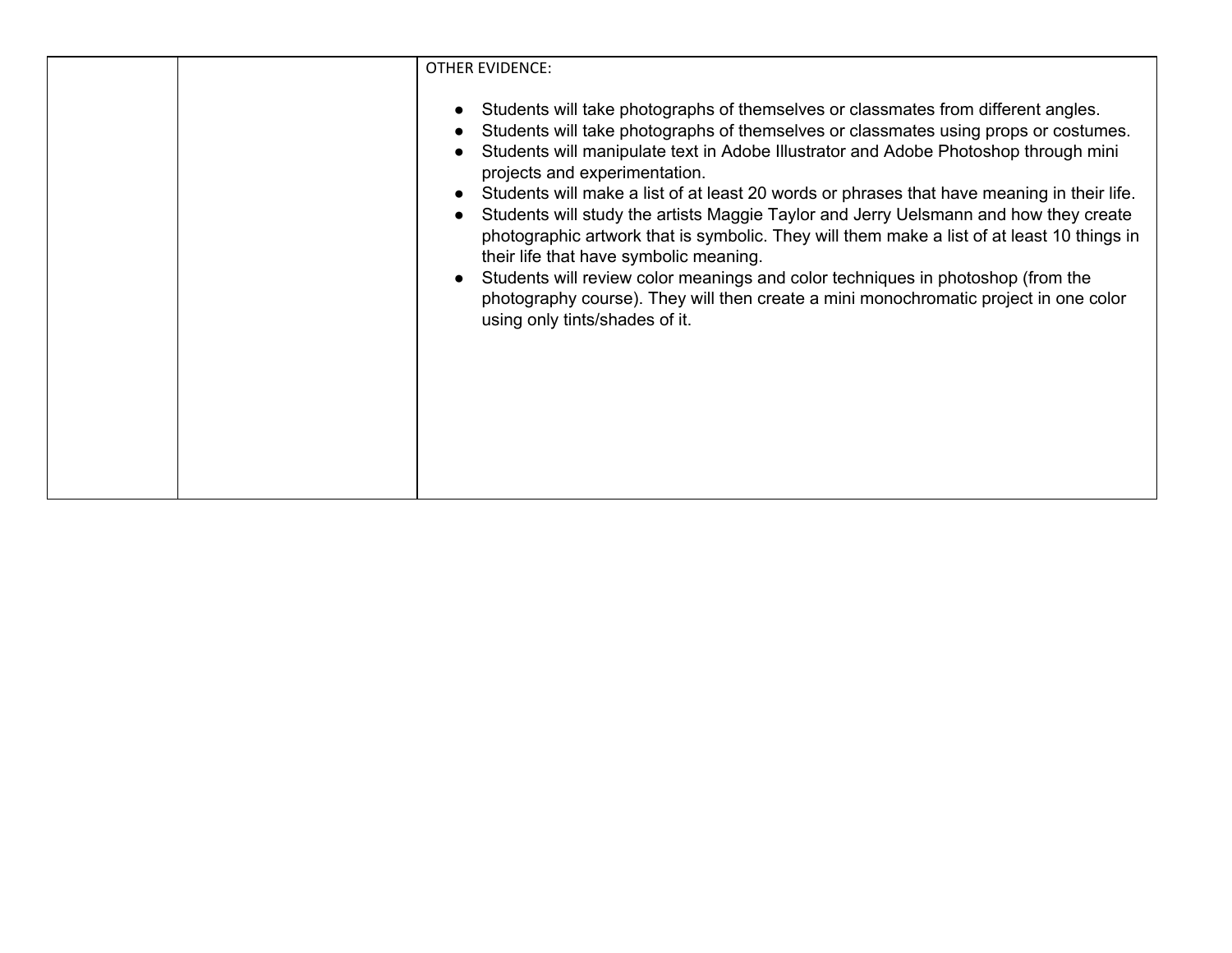|                    | <b>Stage 3 - Learning Plan</b>                                                                                                                                                                                                                                                                                                                                                                                                                                                                                 |                                                                                                                                                                                                                                                        |
|--------------------|----------------------------------------------------------------------------------------------------------------------------------------------------------------------------------------------------------------------------------------------------------------------------------------------------------------------------------------------------------------------------------------------------------------------------------------------------------------------------------------------------------------|--------------------------------------------------------------------------------------------------------------------------------------------------------------------------------------------------------------------------------------------------------|
| Code<br><b>TMA</b> | Pre-Assessment<br>Students will be asked to manipulate a photograph in Photoshop.<br>$\bullet$<br>Student will create thumbnail sketches of their self portraits.<br>$\bullet$                                                                                                                                                                                                                                                                                                                                 |                                                                                                                                                                                                                                                        |
|                    | Summary of Key Learning Events and Instruction<br>How to recognize several major historical periods of a portrait.<br>$\bullet$<br>How to identify the position of the figure in a portrait.<br>$\bullet$<br>The color scheme of a portrait.<br>$\bullet$<br>The details included in a portrait<br>$\bullet$<br>Working in a series provides an artist with opportunities to grow and<br>$\bullet$<br>develop a style.<br>Adobe Photoshop (PS) is the best software to manipulate<br>$\bullet$<br>photographs. | <b>Progress Monitoring</b><br>Students will bring in physical<br>examples or find online examples of<br>self portraits.<br>Students will participate in a class<br>$\bullet$<br>critique of famous portraits from<br>famous artists and photographers. |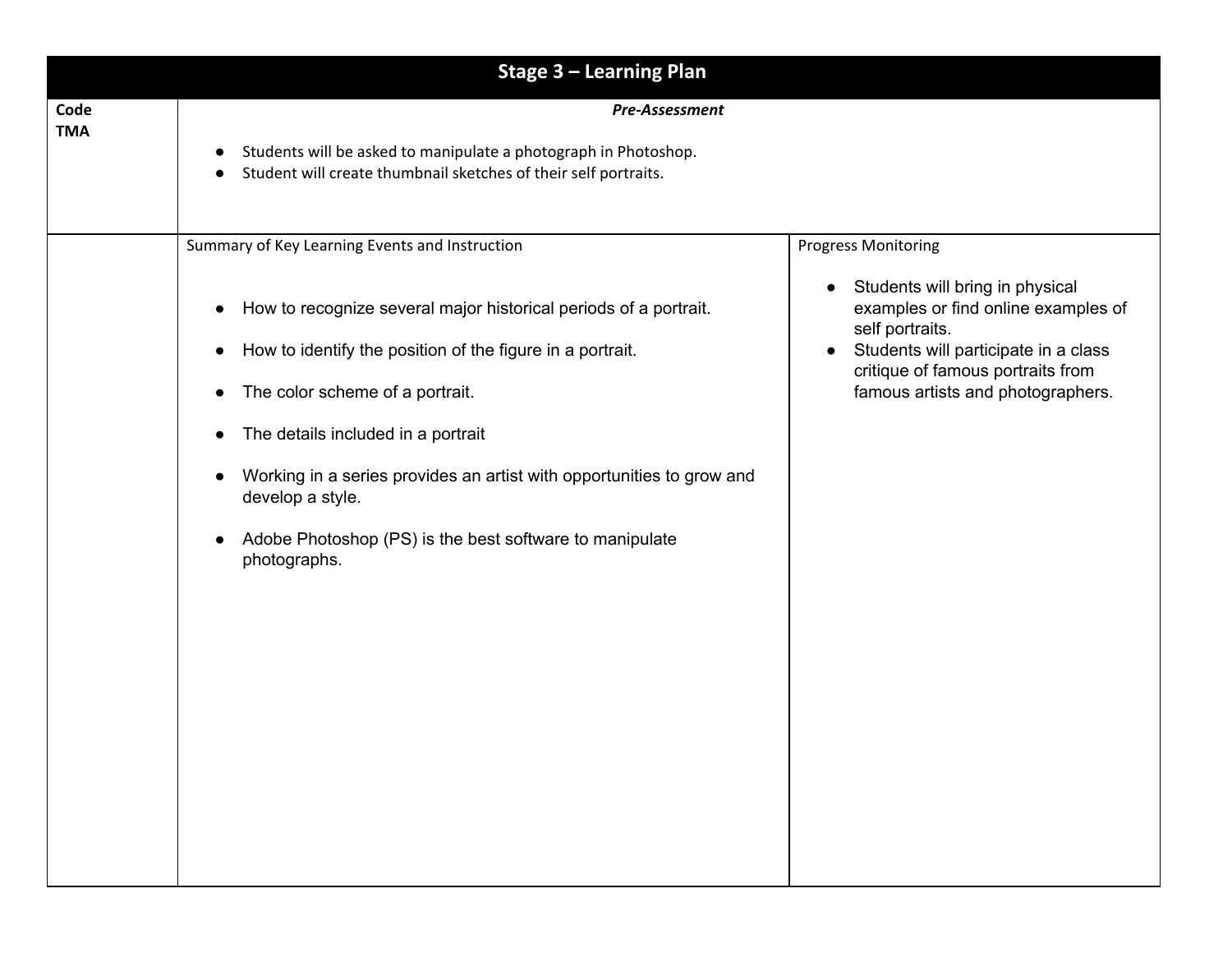Unit # 7 InDesign effects, style sheets & advanced functions **A. Daley Facing: 3 weeks 8-9 block classes** 

| <b>Stage 1 Desired Results</b>                                                                                                                                                                                                        |                                                                                                                                                                                                                                                                                     |                                                                                                                                                                                                                                        |
|---------------------------------------------------------------------------------------------------------------------------------------------------------------------------------------------------------------------------------------|-------------------------------------------------------------------------------------------------------------------------------------------------------------------------------------------------------------------------------------------------------------------------------------|----------------------------------------------------------------------------------------------------------------------------------------------------------------------------------------------------------------------------------------|
| <b>ESTABLISHED GOALS</b>                                                                                                                                                                                                              |                                                                                                                                                                                                                                                                                     | <b>Transfer</b>                                                                                                                                                                                                                        |
| ISTE 6: Creative Communicator<br>Students communicate clearly and<br>express themselves creatively for a variety<br>of purposes using the platforms, tools,<br>styles, formats and digital media                                      | Students will be able to independently use their learning to<br>Connecticut Arts Curriculum Framework: Program Goals:<br>7: Develop sufficient mastery of graphic design to continue lifelong involvement in that art<br>form-as responders, educated consumers and/or as creators. |                                                                                                                                                                                                                                        |
| appropriate to their goals.                                                                                                                                                                                                           |                                                                                                                                                                                                                                                                                     | <b>Meaning</b>                                                                                                                                                                                                                         |
| CCSS.ELA-LITERACY.CCRA.SL.1<br>Prepare for and participate effectively in a<br>range of conversations and collaborations<br>with diverse partners, building on others'<br>ideas and expressing their own clearly and<br>persuasively. | <b>UNDERSTANDINGS</b><br>Students will understand that<br>There is a formula to layout design.<br>Style sheets assist graphic designers<br>$\bullet$<br>in repeating text effects without<br>wasting time.<br>InDesign has more than layout<br>capabilities.                        | <b>ESSENTIAL QUESTIONS</b><br>How do newspapers and magazines<br>$\bullet$<br>format their repeating text?<br>How does a graphic designer decide<br>where to place multiple photographs<br>and text boxes in a multi page<br>document? |
|                                                                                                                                                                                                                                       | <b>Acquisition</b>                                                                                                                                                                                                                                                                  |                                                                                                                                                                                                                                        |
|                                                                                                                                                                                                                                       | Students will know<br>How to create style sheets.                                                                                                                                                                                                                                   | Students will be skilled at<br>Creating & using style sheets.                                                                                                                                                                          |
|                                                                                                                                                                                                                                       | How to use style sheets.                                                                                                                                                                                                                                                            | Creating multi-page layout designs.                                                                                                                                                                                                    |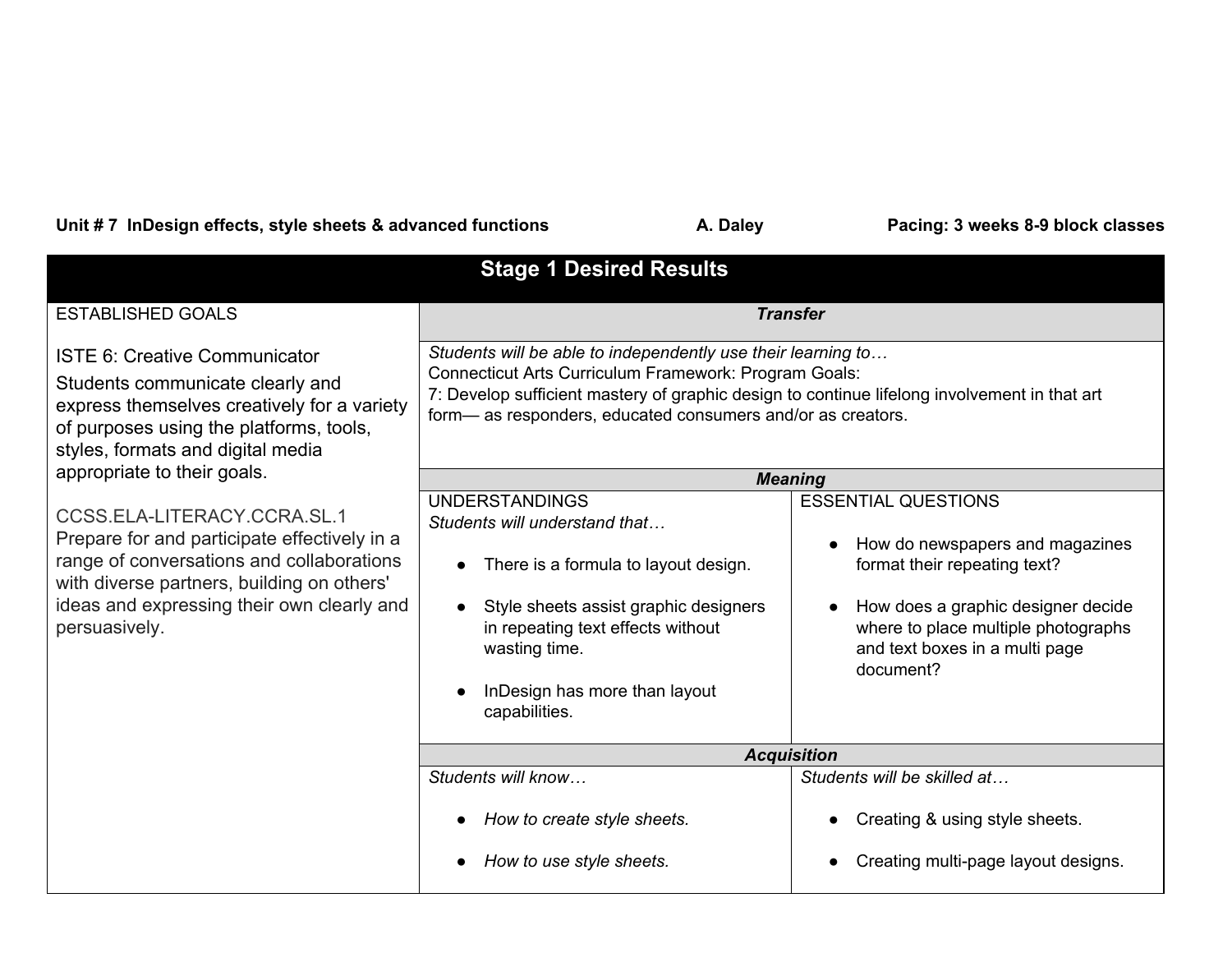| How to create and manipulate<br>multi-page projects. | Creating multi-image layout designs. |
|------------------------------------------------------|--------------------------------------|
|                                                      | Creating tri-fold and other          |
| How to create and manipulate                         | non-traditional graphic designs.     |
| multi-fold projects.                                 |                                      |

| <b>Stage 2 - Evidence</b> |                                                                                   |                                                                                                                                                                                                                                                                                                                                                                                                                                                                                                                                                                                                          |  |
|---------------------------|-----------------------------------------------------------------------------------|----------------------------------------------------------------------------------------------------------------------------------------------------------------------------------------------------------------------------------------------------------------------------------------------------------------------------------------------------------------------------------------------------------------------------------------------------------------------------------------------------------------------------------------------------------------------------------------------------------|--|
| Code                      | <b>Evaluative Criteria</b>                                                        | <b>Assessment Evidence</b>                                                                                                                                                                                                                                                                                                                                                                                                                                                                                                                                                                               |  |
| <b>TMA</b>                | Specific rubrics will<br>$\bullet$<br>be added during the<br>2018-19 school year. | PERFORMANCE TASK(S):<br>Every unit students will be asked to create a poster, print ad or other graphic design project<br>that successfully demonstrates an element of art or principle of design. This task will assess<br>students on their ability to apply the information taught in the transfer, meaning and acquisition<br>part of this template. After completing this task, students will then complete a self assessment<br>as well as a peer assessment using the DIAJ technique. A specific task sheet for this project<br>as well as a rubric will be added during the 2018-19 school year. |  |
|                           |                                                                                   | Create a poster, print ad or other graphic design project that successfully demonstrates<br>style sheets, multi-page and/or multi/fold.<br>Participate in the class critique and demonstrate the DAIJ technique.<br>Students will complete the tasks in the "other evidence" section below in preparation for<br>their performance tasks in this section.                                                                                                                                                                                                                                                |  |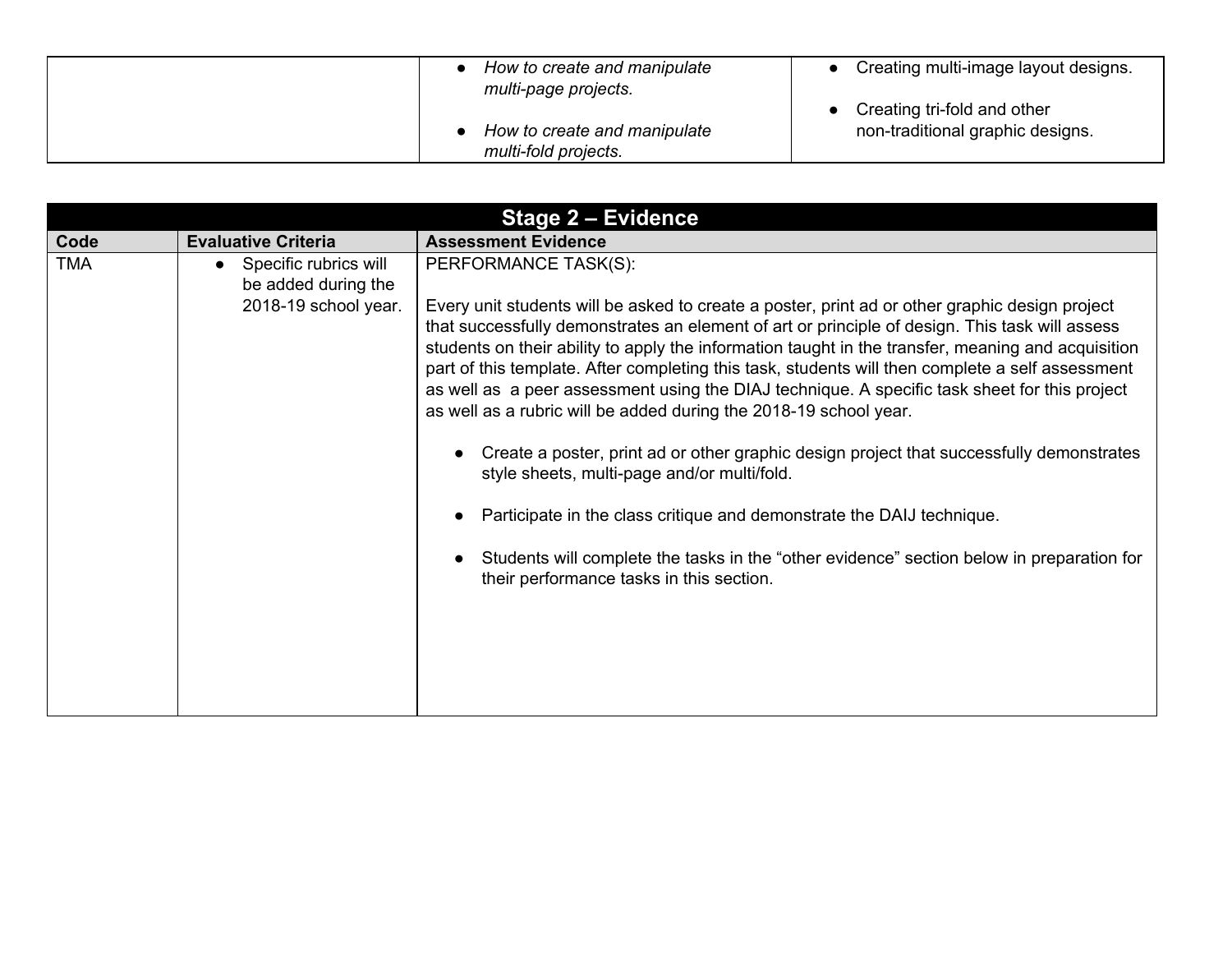| <b>OTHER EVIDENCE:</b>                                                                                                                                                                                                                                                                                                                           |
|--------------------------------------------------------------------------------------------------------------------------------------------------------------------------------------------------------------------------------------------------------------------------------------------------------------------------------------------------|
| Students will create multi-page layout design. This can be a continuation of the midterm<br>$\bullet$<br>project or something new.<br>Students will create a multi-image layout design. This can use the student's personal<br>$\bullet$<br>photographs.<br>Students will create a style sheet to be used in the project at the end of the unit. |
|                                                                                                                                                                                                                                                                                                                                                  |

| <b>Stage 3 - Learning Plan</b> |                                                                                                                                                                                                                                                                               |                                                                                                                                                                                                                                                                                                                                                                                           |  |
|--------------------------------|-------------------------------------------------------------------------------------------------------------------------------------------------------------------------------------------------------------------------------------------------------------------------------|-------------------------------------------------------------------------------------------------------------------------------------------------------------------------------------------------------------------------------------------------------------------------------------------------------------------------------------------------------------------------------------------|--|
| Code<br><b>TMA</b>             | <b>Pre-Assessment</b><br>Create a style sheet without instruction.<br>Students will create thumbnail sketches for projects that demonstrate a multi-image layout design.<br>Students will create thumbnail sketches for projects that demonstrate a multi-page layout design. |                                                                                                                                                                                                                                                                                                                                                                                           |  |
|                                | Summary of Key Learning Events and Instruction<br>Creating & using style sheets.<br>Creating multi-page layout designs.<br>Creating multi-image layout designs.<br>Creating tri-fold and other non-traditional graphic designs.                                               | <b>Progress Monitoring</b><br>Specific rubrics will be added during<br>the 2018-19 school year.<br>Class critiques<br>$\bullet$<br>Find and bring in a real-world<br>multi-page layout design. No online<br>examples, please.<br>Find and bring in a real-world<br>$\bullet$<br>multi-image layout design. No online<br>examples, please.<br>Re-create a premade style sheet<br>$\bullet$ |  |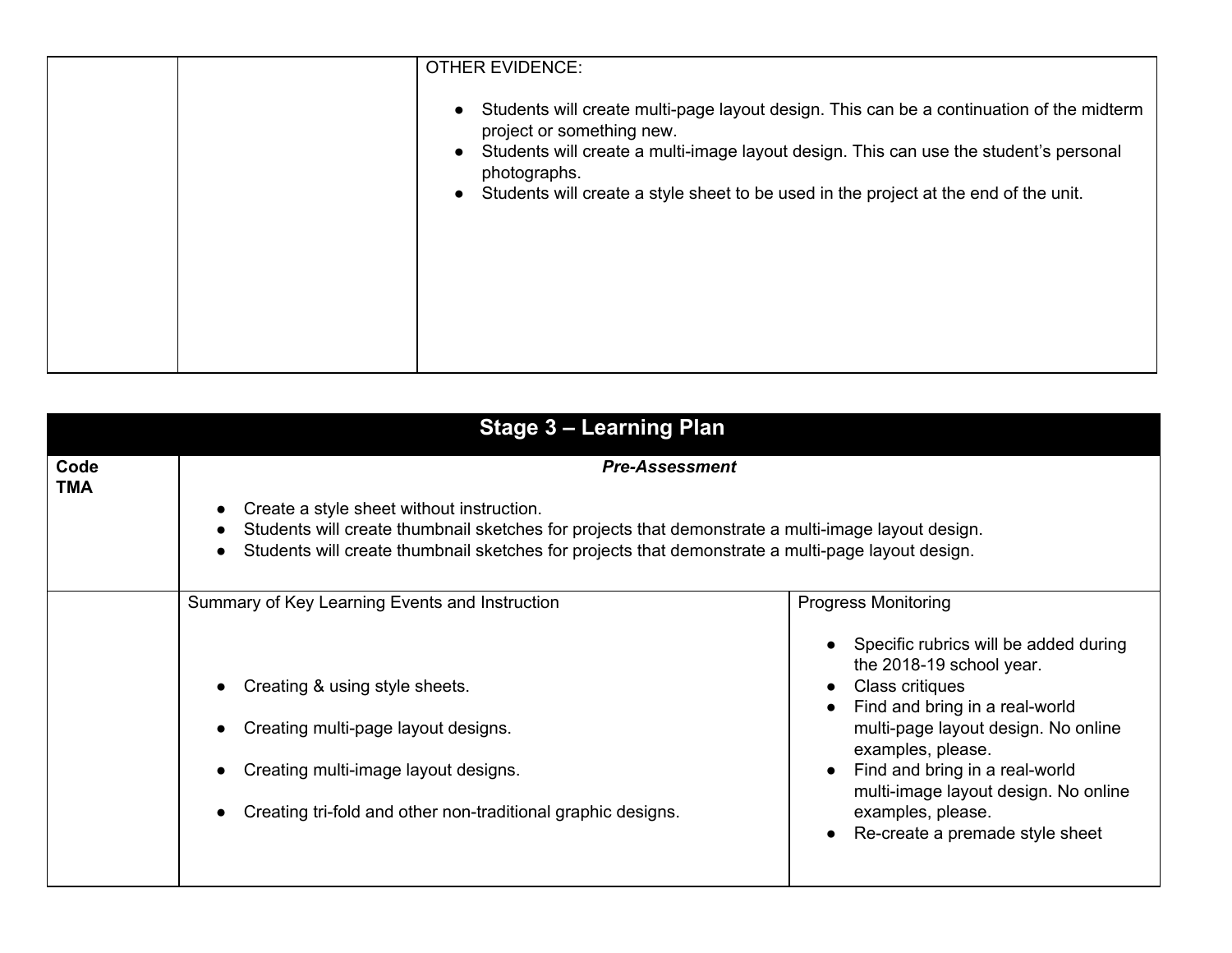| <b>Stage 1 Desired Results</b>                                                                                                                                                                                                                                                                                                                                                                                             |                                                                                                                                                                                                                                                                                                                                                                                                                                                                                                                                                                                                                    |                                                                                                                                                                                                                                                                                                                                                                             |  |
|----------------------------------------------------------------------------------------------------------------------------------------------------------------------------------------------------------------------------------------------------------------------------------------------------------------------------------------------------------------------------------------------------------------------------|--------------------------------------------------------------------------------------------------------------------------------------------------------------------------------------------------------------------------------------------------------------------------------------------------------------------------------------------------------------------------------------------------------------------------------------------------------------------------------------------------------------------------------------------------------------------------------------------------------------------|-----------------------------------------------------------------------------------------------------------------------------------------------------------------------------------------------------------------------------------------------------------------------------------------------------------------------------------------------------------------------------|--|
| <b>ESTABLISHED GOALS</b><br><b>ISTE 1: Empowered Learner</b>                                                                                                                                                                                                                                                                                                                                                               | <b>Transfer</b>                                                                                                                                                                                                                                                                                                                                                                                                                                                                                                                                                                                                    |                                                                                                                                                                                                                                                                                                                                                                             |  |
| Students leverage technology to take an<br>active role in choosing, achieving and<br>demonstrating competency in their learning<br>goals, informed by the learning sciences.                                                                                                                                                                                                                                               | Students will be able to independently use their learning to<br>Connecticut Arts Curriculum Framework: Program Goals:<br>8: Develop sufficient mastery of graphic design to be able to pursue further study, if they<br>choose, in preparation for a career.<br>10: Understand the relationships among the arts, other disciplines, and daily life.                                                                                                                                                                                                                                                                |                                                                                                                                                                                                                                                                                                                                                                             |  |
|                                                                                                                                                                                                                                                                                                                                                                                                                            | <b>Meaning</b>                                                                                                                                                                                                                                                                                                                                                                                                                                                                                                                                                                                                     |                                                                                                                                                                                                                                                                                                                                                                             |  |
| ISTE 3: Knowledge Constructor<br>Students critically curate a variety of<br>resources using digital tools to construct<br>knowledge, produce creative artifacts and<br>make meaningful learning experiences for<br>themselves and others.<br>CCSS.ELA-LITERACY.CCRA.SL.6<br>Adapt speech to a variety of contexts and<br>communicative tasks, demonstrating<br>command of formal English when indicated or<br>appropriate. | <b>UNDERSTANDINGS</b><br>Students will understand that<br>• A résumé is a living document that<br>changes as one gains experience.<br>• A skill-based résumé is useful<br>professionally and personally.<br>A letter-based logo is a contemporary<br>monogram.<br>Résumés with letter-based logos stand<br>out.<br>Choice of font, paper and ink color are<br>important in a résumé.<br>Sharing ideas and learning through<br>critique strengthens the résumé.<br>Interviews allows future employers to<br>get a feel for who you are.<br>How you dress and speak will have an<br>effect on whether you get a job. | <b>ESSENTIAL QUESTIONS</b><br>What is a role of a logo or monogram<br>on a résumé?<br>How can you present the logo in the<br>background of your résumé?<br>Why is a resume never finished?<br>$\bullet$<br>What is the role of color, both for ink<br>and paper, in a résumé?<br>What is the role of textured paper in<br>the résumé?<br>What are "out of the box "résumés? |  |
|                                                                                                                                                                                                                                                                                                                                                                                                                            |                                                                                                                                                                                                                                                                                                                                                                                                                                                                                                                                                                                                                    |                                                                                                                                                                                                                                                                                                                                                                             |  |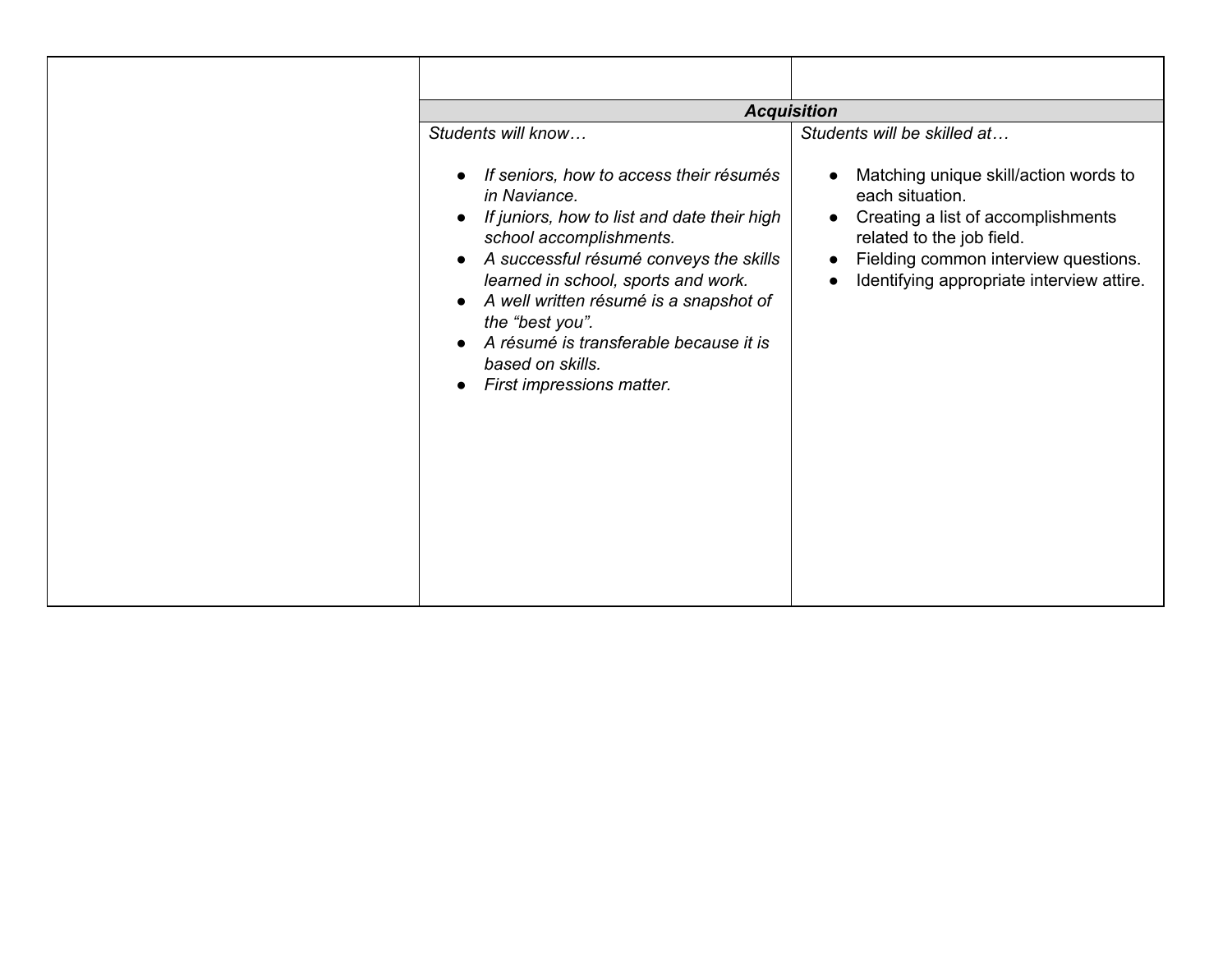| <b>Stage 2 - Evidence</b> |                                                                            |                                                                                                                                                                                                                                                                                                                                                                                                                                                                                                                                                                                                                                                                                                                                                                                                                                                                                                                                                                                             |  |
|---------------------------|----------------------------------------------------------------------------|---------------------------------------------------------------------------------------------------------------------------------------------------------------------------------------------------------------------------------------------------------------------------------------------------------------------------------------------------------------------------------------------------------------------------------------------------------------------------------------------------------------------------------------------------------------------------------------------------------------------------------------------------------------------------------------------------------------------------------------------------------------------------------------------------------------------------------------------------------------------------------------------------------------------------------------------------------------------------------------------|--|
| Code                      | <b>Evaluative Criteria</b>                                                 | <b>Assessment Evidence</b>                                                                                                                                                                                                                                                                                                                                                                                                                                                                                                                                                                                                                                                                                                                                                                                                                                                                                                                                                                  |  |
| <b>TMA</b>                | New Milford High<br>$\bullet$<br><b>School Rubrics Test</b><br>and Quizzes | PERFORMANCE TASK(S):<br>Every unit students will be asked to create a poster, print ad or other graphic design project<br>that successfully demonstrates an element of art or principle of design. This task will assess<br>students on their ability to apply the information taught in the transfer, meaning and acquisition<br>part of this template. After completing this task, students will then complete a self assessment<br>as well as a peer assessment using the DIAJ technique. A specific task sheet for this project<br>as well as a rubric will be added during the 2018-19 school year.<br>Create a résumé that successfully demonstrates the job skills learned in this course,<br>during the students' time at NMHS, sports and other accomplishments.<br>Participate in the class critique and demonstrate the DAIJ technique.<br>Students will complete the tasks in the "other evidence" section below in preparation for<br>their performance tasks in this section. |  |
|                           |                                                                            | <b>OTHER EVIDENCE:</b><br>Students will interview each other posing as prospective employers.<br>Students will dress appropriately for these interviews.<br>Students will learn how to read and express body language.<br>Students create a list of skills and accomplishments.                                                                                                                                                                                                                                                                                                                                                                                                                                                                                                                                                                                                                                                                                                             |  |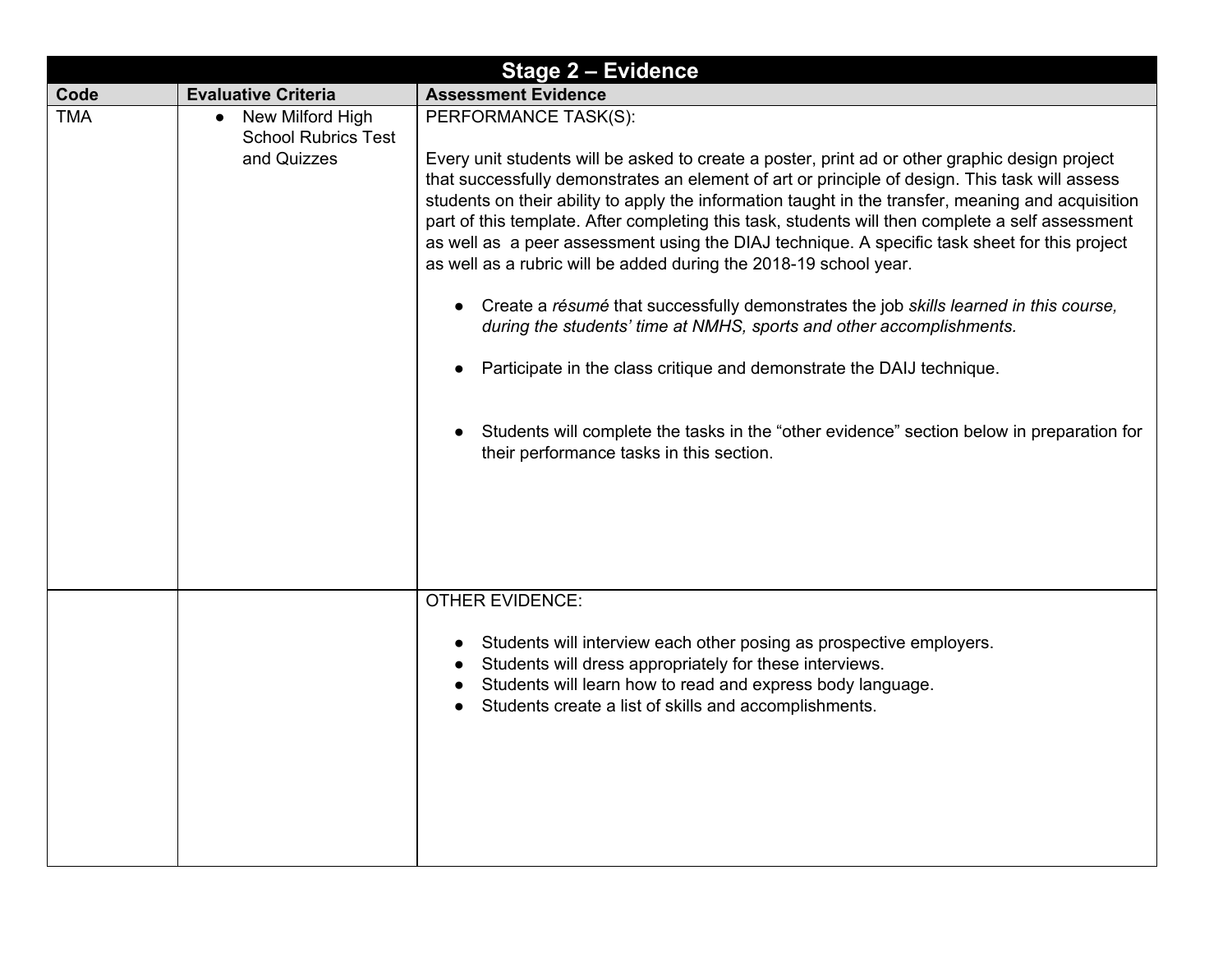| <b>Stage 3 - Learning Plan</b> |                                                                                                                                                                                                                                                                   |                                                                                                                                                                    |  |
|--------------------------------|-------------------------------------------------------------------------------------------------------------------------------------------------------------------------------------------------------------------------------------------------------------------|--------------------------------------------------------------------------------------------------------------------------------------------------------------------|--|
| Code                           | <b>Pre-Assessment</b>                                                                                                                                                                                                                                             |                                                                                                                                                                    |  |
|                                | Students fill out a sheet about whether they have a job, if they needed a resume to get that job, and what is the purpose<br>$\bullet$<br>of a resume.<br>Students will create thumbnail sketches for their résumé layout.<br>$\bullet$                           |                                                                                                                                                                    |  |
|                                | Summary of Key Learning Events and Instruction                                                                                                                                                                                                                    | <b>Progress Monitoring</b>                                                                                                                                         |  |
|                                | Matching unique skill/action words to each situation.<br>$\bullet$<br>Creating a list of accomplishments related to the job field.<br>6<br>Fielding common interview questions.<br>Identifying appropriate interview attire.<br>Navigating Naviance.<br>$\bullet$ | Specific rubrics will be added during<br>the 2018-19 school year.<br>Class critiques.<br>Have students interview one another<br>with a list of pre-made questions. |  |

## Unit # 9 Branding & Self Promotion **A. Daley A. Daley Pacing: 4-5 weeks 10-13 block classes**

| <b>Stage 1 Desired Results</b>                                                                                                                                               |                                                                                                                                                                                                                                                                                                                                                                                        |  |  |
|------------------------------------------------------------------------------------------------------------------------------------------------------------------------------|----------------------------------------------------------------------------------------------------------------------------------------------------------------------------------------------------------------------------------------------------------------------------------------------------------------------------------------------------------------------------------------|--|--|
| <b>ESTABLISHED GOALS</b><br><b>ISTE 1: Empowered Learner</b>                                                                                                                 | <b>Transfer</b>                                                                                                                                                                                                                                                                                                                                                                        |  |  |
| Students leverage technology to take an<br>active role in choosing, achieving and<br>demonstrating competency in their learning<br>goals, informed by the learning sciences. | Students will be able to independently use their learning to<br>Connecticut Arts Curriculum Framework: Program Goals:<br>7: Develop sufficient mastery of graphic design to continue lifelong involvement in that art form-<br>as responders, educated consumers and/or as creators.<br>4: Understand and use the materials, techniques, forms (structures, styles, genres), language, |  |  |

DO NOT DISTRIBUTE NOT BOE APPROVED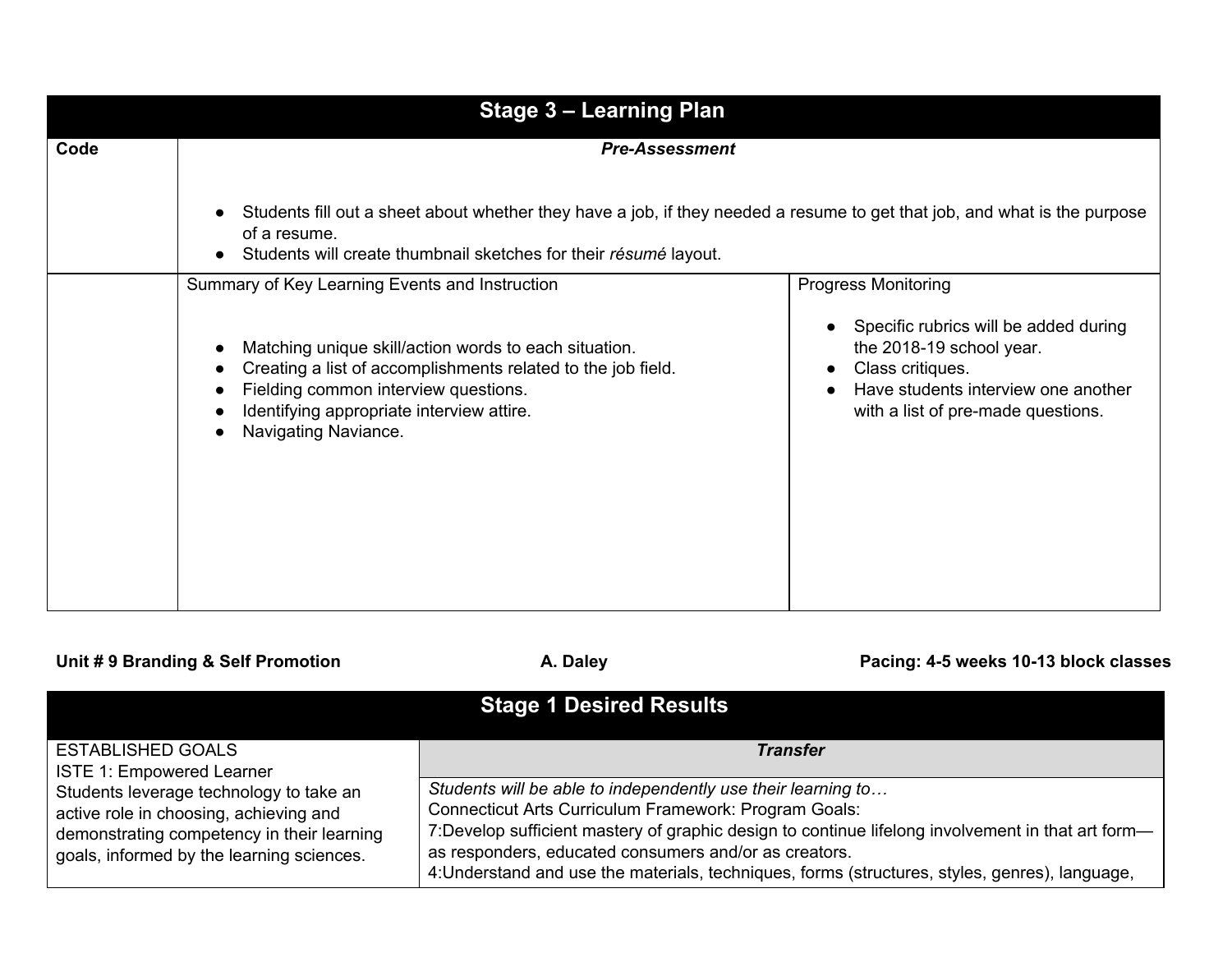| ISTE 3: Knowledge Constructor<br>Students critically curate a variety of<br>resources using digital tools to construct<br>knowledge, produce creative artifacts and                                                                                                                                                                                                                                                                                                                                                  | notation (written symbol system) and literature/repertoire of each art form.<br>8: Develop sufficient mastery of graphic design to be able to pursue further study, if they choose,<br>in preparation for a career.                                                                                               |                                                                                                                                                                                                                      |  |  |
|----------------------------------------------------------------------------------------------------------------------------------------------------------------------------------------------------------------------------------------------------------------------------------------------------------------------------------------------------------------------------------------------------------------------------------------------------------------------------------------------------------------------|-------------------------------------------------------------------------------------------------------------------------------------------------------------------------------------------------------------------------------------------------------------------------------------------------------------------|----------------------------------------------------------------------------------------------------------------------------------------------------------------------------------------------------------------------|--|--|
| make meaningful learning experiences for                                                                                                                                                                                                                                                                                                                                                                                                                                                                             | <b>Meaning</b>                                                                                                                                                                                                                                                                                                    |                                                                                                                                                                                                                      |  |  |
| themselves and others.<br><b>ISTE 6: Creative Communicator</b><br>Students communicate clearly and express<br>themselves creatively for a variety of purposes<br>using the platforms, tools, styles, formats and<br>digital media appropriate to their goals.<br>CCSS.ELA-LITERACY.CCRA.SL.4<br>Present information, findings, and supporting<br>evidence such that listeners can follow the line<br>of reasoning and the organization,<br>development, and style are appropriate to<br>task, purpose, and audience. | <b>UNDERSTANDINGS</b><br>Students will understand that<br>A company name and brand name are<br>not always the same thing.<br>A company's actions, or the actions of<br>it's employees can have an effect on<br>the public image of that brand, and<br>therefore the sales of that product.<br>You are your brand. | <b>ESSENTIAL QUESTIONS</b><br>What is the difference between a<br>company and a brand?<br>Does a company's image effect<br>whether or not people buy that<br>product?<br>How can you develop your personal<br>brand? |  |  |
|                                                                                                                                                                                                                                                                                                                                                                                                                                                                                                                      |                                                                                                                                                                                                                                                                                                                   |                                                                                                                                                                                                                      |  |  |
|                                                                                                                                                                                                                                                                                                                                                                                                                                                                                                                      |                                                                                                                                                                                                                                                                                                                   | <b>Acquisition</b>                                                                                                                                                                                                   |  |  |
|                                                                                                                                                                                                                                                                                                                                                                                                                                                                                                                      | Students will know<br>A company creates products.<br>A brand is the image a company<br>applies to its products.<br>Companies build different factors into<br>their corporate image and their brand<br>images.                                                                                                     | Students will be skilled at<br>Distinguishing companies vs. brands.<br>Creating a personal brand.<br>Craftsmanship - Measuring, aligning,<br>cutting, taping & gluing                                                |  |  |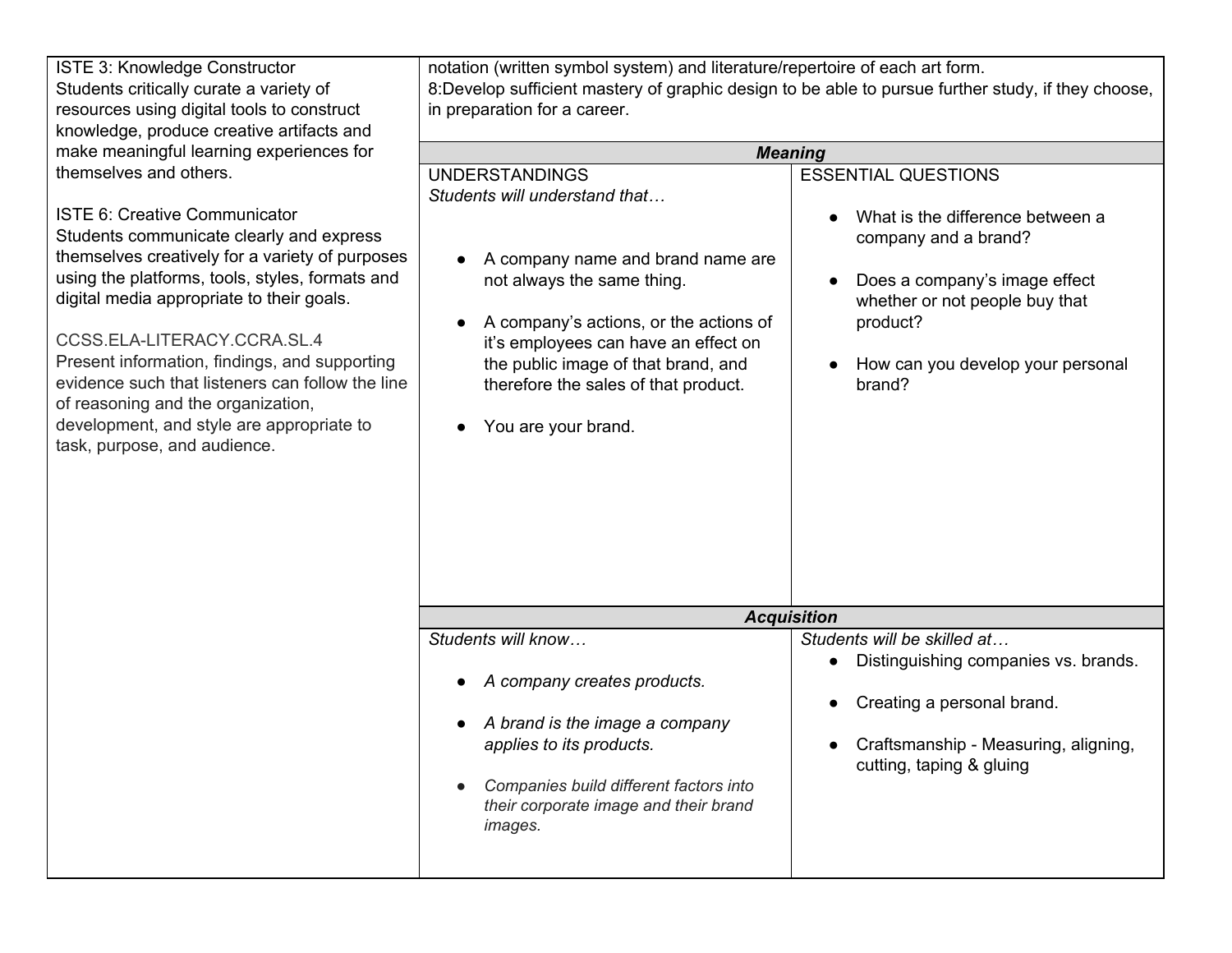| <b>Stage 2 - Evidence</b> |                                                                                   |                                                                                                                                                                                                                                                                                                                                                                                                                                                                                                                                                                                                                                                                                                                                                                                                                                                                                                                                                                            |  |
|---------------------------|-----------------------------------------------------------------------------------|----------------------------------------------------------------------------------------------------------------------------------------------------------------------------------------------------------------------------------------------------------------------------------------------------------------------------------------------------------------------------------------------------------------------------------------------------------------------------------------------------------------------------------------------------------------------------------------------------------------------------------------------------------------------------------------------------------------------------------------------------------------------------------------------------------------------------------------------------------------------------------------------------------------------------------------------------------------------------|--|
| Code                      | <b>Evaluative Criteria</b>                                                        | <b>Assessment Evidence</b>                                                                                                                                                                                                                                                                                                                                                                                                                                                                                                                                                                                                                                                                                                                                                                                                                                                                                                                                                 |  |
| <b>TMA</b>                | Specific rubrics will<br>$\bullet$<br>be added during the<br>2018-19 school year. | PERFORMANCE TASK(S):<br>Every unit students will be asked to create a poster, print ad or other graphic design project<br>that successfully demonstrates an element of art or principle of design. This task will assess<br>students on their ability to apply the information taught in the transfer, meaning and acquisition<br>part of this template. After completing this task, students will then complete a self assessment<br>as well as a peer assessment using the DIAJ technique. A specific task sheet for this project<br>as well as a rubric will be added during the 2018-19 school year.<br>Create a graphic design project or portfolio that successfully demonstrates branding,<br>$\bullet$<br>self promotion and fine craftsmanship.<br>Participate in the class critique and demonstrate the DAIJ technique.<br>Students will complete the tasks in the "other evidence" section below in preparation for<br>their performance tasks in this section. |  |
|                           |                                                                                   | <b>OTHER EVIDENCE:</b><br>Students will create a personal logo.<br>$\bullet$<br>Students will create their own business cards.<br>Students will bring in real world samples of self promotion / promotional products to<br>share and discuss with the class.                                                                                                                                                                                                                                                                                                                                                                                                                                                                                                                                                                                                                                                                                                               |  |